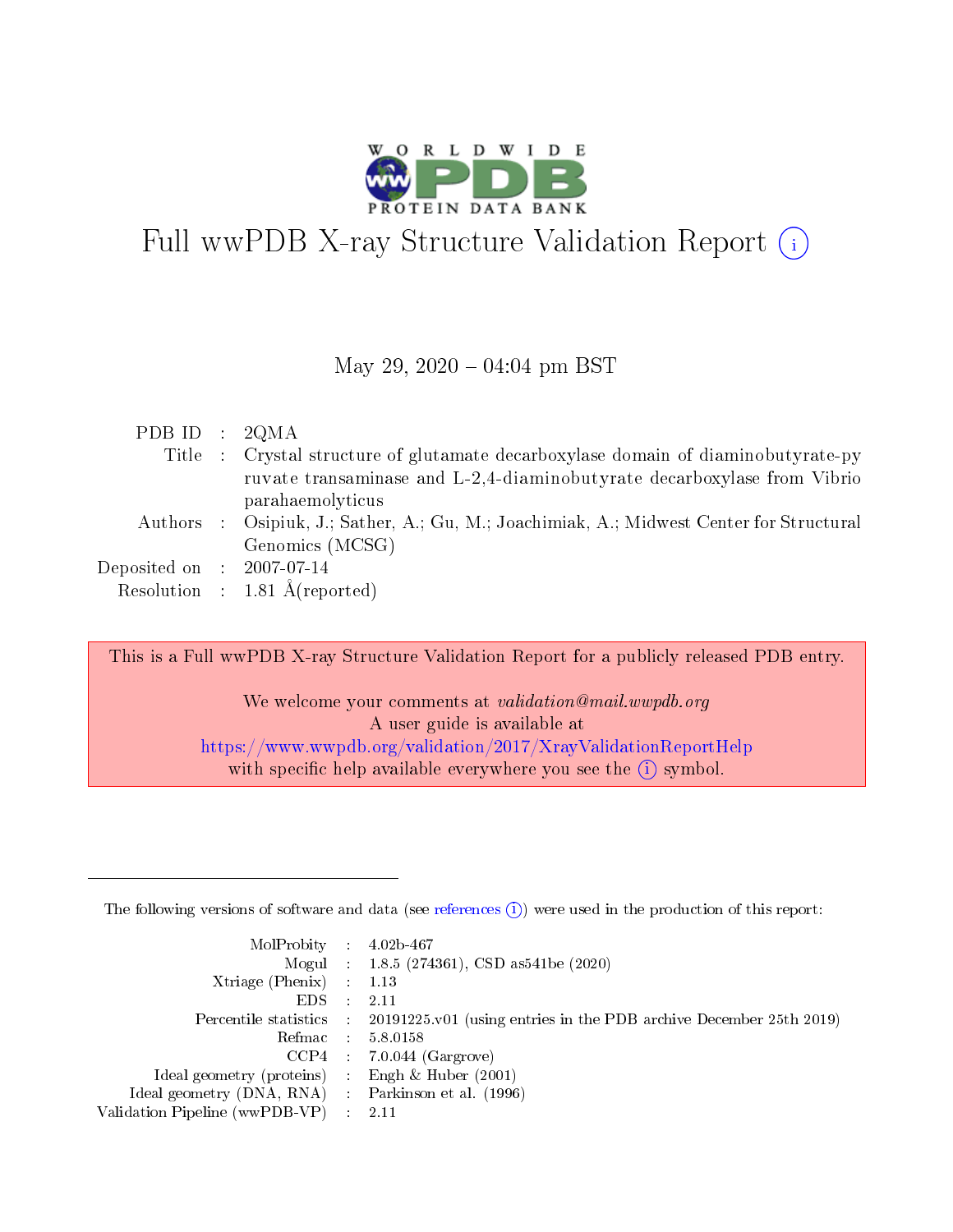# 1 [O](https://www.wwpdb.org/validation/2017/XrayValidationReportHelp#overall_quality)verall quality at a glance  $(i)$

The following experimental techniques were used to determine the structure: X-RAY DIFFRACTION

The reported resolution of this entry is 1.81 Å.

Percentile scores (ranging between 0-100) for global validation metrics of the entry are shown in the following graphic. The table shows the number of entries on which the scores are based.



| Metric                | Whole archive<br>$(\#\mathrm{Entries})$ | Similar resolution<br>$(\#\text{Entries}, \text{resolution range}(\text{\AA}))$ |  |  |
|-----------------------|-----------------------------------------|---------------------------------------------------------------------------------|--|--|
| $R_{free}$            | 130704                                  | 7484 (1.84-1.80)                                                                |  |  |
| Clashscore            | 141614                                  | 8401 (1.84-1.80)                                                                |  |  |
| Ramachandran outliers | 138981                                  | 8290 (1.84-1.80)                                                                |  |  |
| Sidechain outliers    | 138945                                  | 8290 (1.84-1.80)                                                                |  |  |
| RSRZ outliers         | 127900                                  | 7371 (1.84-1.80)                                                                |  |  |

The table below summarises the geometric issues observed across the polymeric chains and their fit to the electron density. The red, orange, yellow and green segments on the lower bar indicate the fraction of residues that contain outliers for  $>=3, 2, 1$  and 0 types of geometric quality criteria respectively. A grey segment represents the fraction of residues that are not modelled. The numeric value for each fraction is indicated below the corresponding segment, with a dot representing fractions  $\epsilon=5\%$  The upper red bar (where present) indicates the fraction of residues that have poor fit to the electron density. The numeric value is given above the bar.

| Mol | Chain | ' Length | Quality of chain |     |                 |
|-----|-------|----------|------------------|-----|-----------------|
|     |       | 497      | 2%<br>78%        | 13% | 7%<br>$\bullet$ |
|     |       | 497      | 2%<br>78%        | 14% | 8%              |

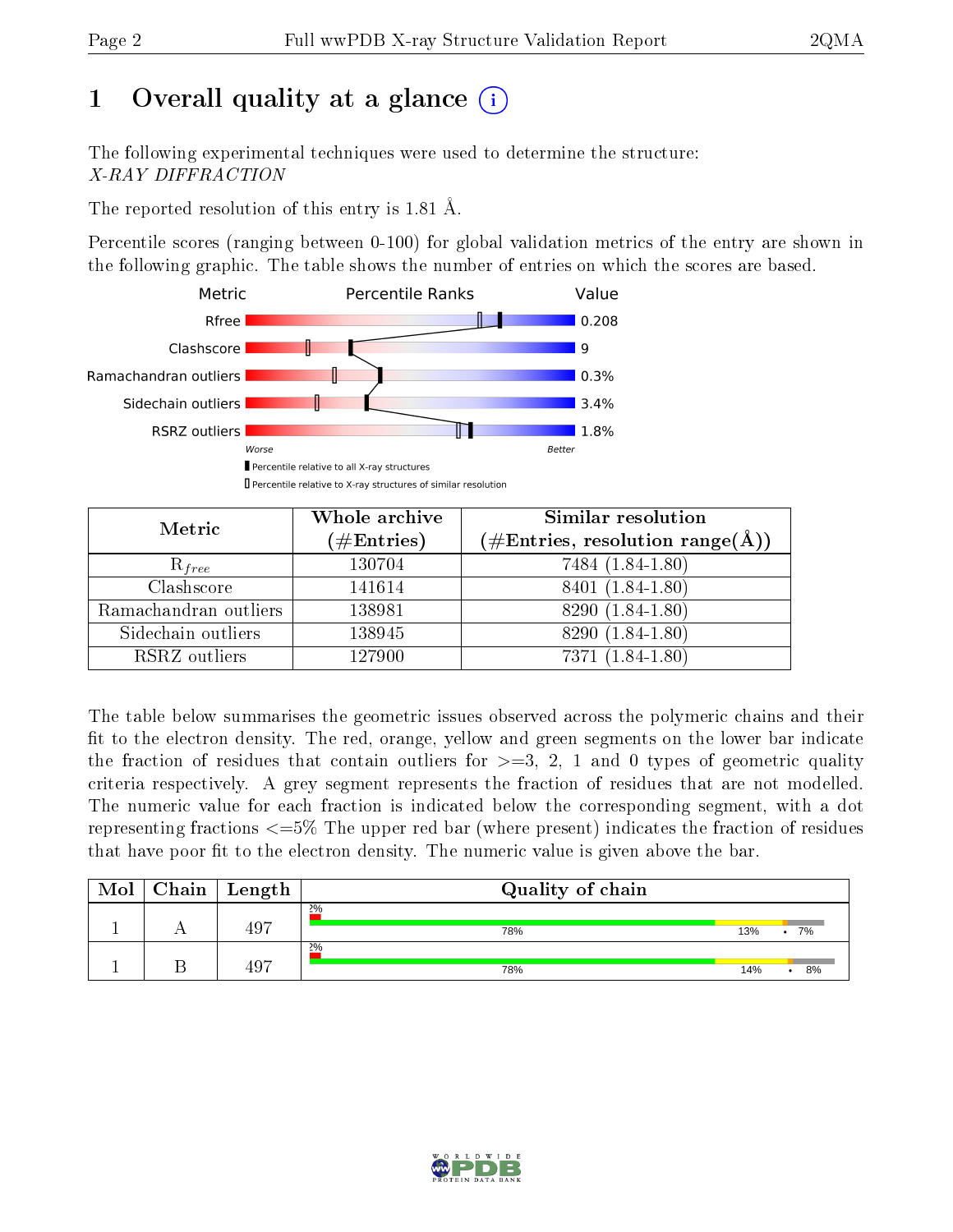# 2 Entry composition (i)

There are 3 unique types of molecules in this entry. The entry contains 7843 atoms, of which 0 are hydrogens and 0 are deuteriums.

In the tables below, the ZeroOcc column contains the number of atoms modelled with zero occupancy, the AltConf column contains the number of residues with at least one atom in alternate conformation and the Trace column contains the number of residues modelled with at most 2 atoms.

• Molecule 1 is a protein called Diaminobutyrate-pyruvate transaminase and L-2,4-diaminob utyrate decarboxylase.

| Mol | Chain | Residues | Atoms |                |     |                       |      | ZeroOcc   AltConf   Trace |    |  |
|-----|-------|----------|-------|----------------|-----|-----------------------|------|---------------------------|----|--|
|     |       | 463      | Total | $\overline{C}$ | - N | O S Se                |      |                           |    |  |
|     |       |          | 3580  | 2269           | 595 | 690                   | 5 21 |                           |    |  |
|     |       | 459      |       | Total C N      |     | $\bigcirc$ $\bigcirc$ | S Se |                           | 14 |  |
|     |       |          | 3582  | 2273           | 591 | 690 5                 | 23   |                           |    |  |

| Chain              | Residue | Modelled   | Actual | Comment                 | Reference                                               |
|--------------------|---------|------------|--------|-------------------------|---------------------------------------------------------|
| A                  | 462     | <b>SER</b> |        | <b>CLONING ARTIFACT</b> | Q87NC6<br>UNP                                           |
| A                  | 463     | <b>ASN</b> |        | CLONING ARTIFACT        | UNP<br>Q87NC6                                           |
| A                  | 464     | ALA        |        | <b>CLONING ARTIFACT</b> | <b>UNP</b><br>Q87NC6                                    |
| А                  | 499     | MSE        | MET    | MODIFIED RESIDUE        | <b>UNP</b><br>Q87NC6                                    |
| $\bf{A}$           | 506     | MSE        | MET    | <b>MODIFIED RESIDUE</b> | <b>UNP</b><br>Q87NC6                                    |
| $\bf{A}$           | 520     | MSE        | MET    | MODIFIED RESIDUE        | <b>UNP</b><br>Q87NC6                                    |
| $\bf{A}$           | 574     | <b>MSE</b> | MET    | MODIFIED RESIDUE        | <b>UNP</b><br>Q87NC6                                    |
| $\bf{A}$           | 582     | <b>MSE</b> | MET    | <b>MODIFIED RESIDUE</b> | Q87NC6<br><b>UNP</b>                                    |
| $\overline{\rm A}$ | 590     | <b>MSE</b> | MET    | MODIFIED RESIDUE        | $\overline{UNP}$<br>$\overline{Q87NC6}$                 |
| $\bf{A}$           | 634     | <b>MSE</b> | MET    | <b>MODIFIED RESIDUE</b> | Q87NC6<br><b>UNP</b>                                    |
| $\bf{A}$           | 637     | <b>MSE</b> | MET    | MODIFIED RESIDUE        | <b>UNP</b><br>$\overline{Q87NC6}$                       |
| A                  | 683     | <b>MSE</b> | MET    | <b>MODIFIED RESIDUE</b> | Q87NC6<br><b>UNP</b>                                    |
| $\bf{A}$           | 691     | <b>MSE</b> | MET    | MODIFIED RESIDUE        | <b>UNP</b><br>Q87NC6                                    |
| А                  | 701     | MSE        | MET    | MODIFIED RESIDUE        | <b>UNP</b><br>$\overline{Q87NC6}$                       |
| А                  | 744     | MSE        | MET    | MODIFIED RESIDUE        | <b>UNP</b><br>Q87NC6                                    |
| A                  | 750     | MSE        | MET    | MODIFIED RESIDUE        | $\overline{Q}87\overline{N}\overline{C}6$<br><b>UNP</b> |
| А                  | 752     | MSE        | MET    | MODIFIED RESIDUE        | <b>UNP</b><br>Q87NC6                                    |
| A                  | 843     | MSE        | MET    | MODIFIED RESIDUE        | Q87NC6<br><b>UNP</b>                                    |
| А                  | 845     | MSE        | MET    | MODIFIED RESIDUE        | <b>UNP</b><br>$\overline{Q}87\overline{N}\overline{C}6$ |
| А                  | 856     | MSE        | MET    | MODIFIED RESIDUE        | <b>UNP</b><br>Q87NC6                                    |
| $\boldsymbol{A}$   | 870     | <b>MSE</b> | MET    | MODIFIED RESIDUE        | <b>UNP</b><br>Q87NC6                                    |
| $\bf{A}$           | 952     | <b>MSE</b> | MET    | MODIFIED RESIDUE        | <b>UNP</b><br>Q87NC6                                    |
| B                  | 462     | <b>SER</b> |        | CLONING ARTIFACT        | UNP Q87NC6                                              |
| B                  | 463     | <b>ASN</b> |        | CLONING ARTIFACT        | UNP Q87NC6                                              |

There are 44 discrepancies between the modelled and reference sequences:

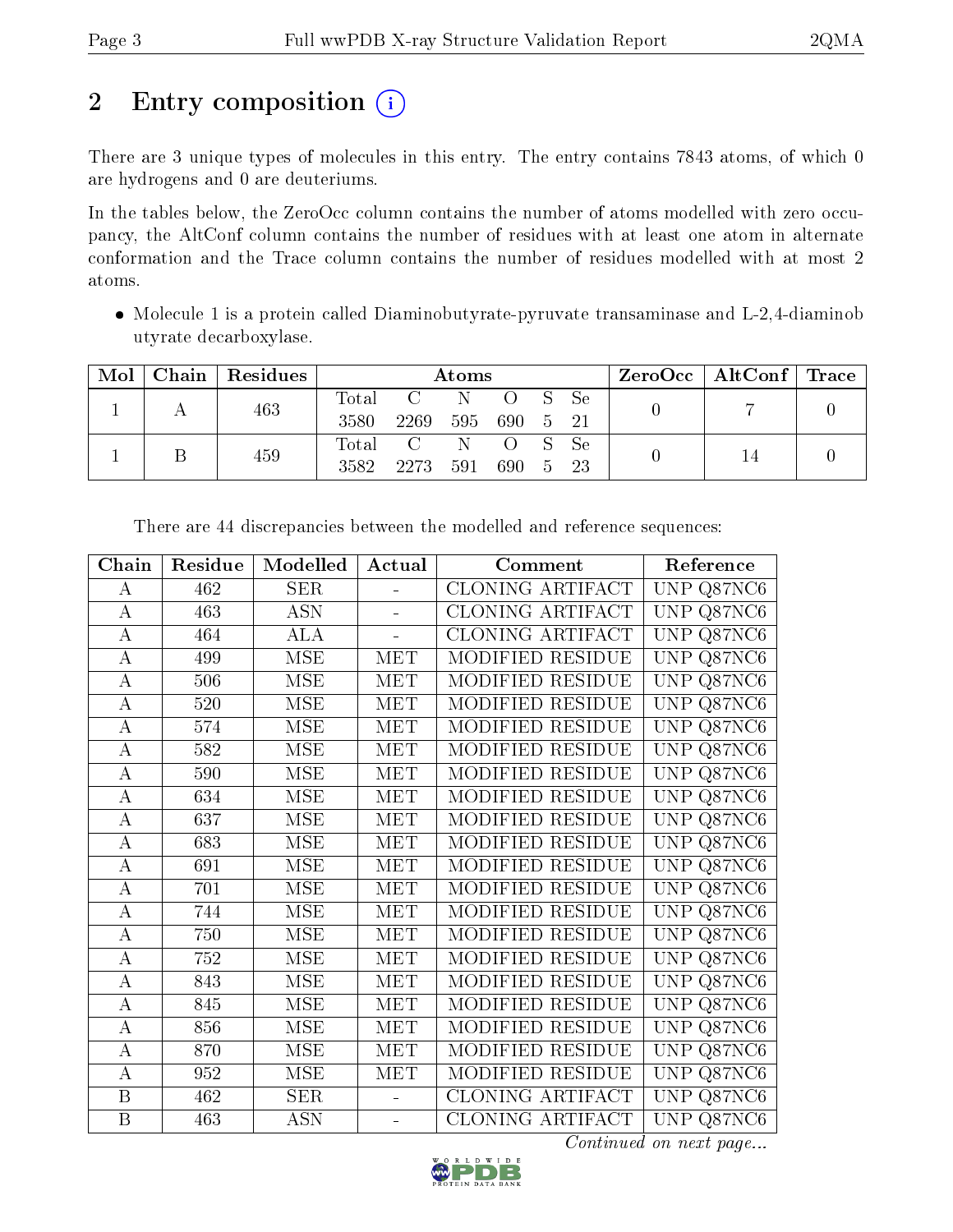| <i>Continued from previous page</i> |         |            |            |                            |                |  |  |  |
|-------------------------------------|---------|------------|------------|----------------------------|----------------|--|--|--|
| Chain                               | Residue | Modelled   | Actual     | Comment                    | Reference      |  |  |  |
| Β                                   | 464     | <b>ALA</b> |            | CLONING ARTIFACT           | UNP Q87NC6     |  |  |  |
| B                                   | 499     | MSE        | <b>MET</b> | MODIFIED RESIDUE           | UNP Q87NC6     |  |  |  |
| B                                   | 506     | MSE        | MET        | MODIFIED RESIDUE           | UNP Q87NC6     |  |  |  |
| B                                   | 520     | MSE        | <b>MET</b> | <b>MODIFIED RESIDUE</b>    | UNP Q87NC6     |  |  |  |
| B                                   | 574     | MSE        | MET        | MODIFIED RESIDUE           | UNP Q87NC6     |  |  |  |
| B                                   | 582     | MSE        | MET        | MODIFIED RESIDUE           | UNP Q87NC6     |  |  |  |
| B                                   | 590     | MSE        | MET        | MODIFIED RESIDUE           | UNP Q87NC6     |  |  |  |
| B                                   | 634     | MSE        | MET        | <b>MODIFIED RESIDUE</b>    | UNP Q87NC6     |  |  |  |
| B                                   | 637     | MSE.       | MET        | MODIFIED RESIDUE           | UNP Q87NC6     |  |  |  |
| B                                   | 683     | MSE        | MET        | MODIFIED RESIDUE           | UNP Q87NC6     |  |  |  |
| B                                   | 691     | MSE        | MET        | MODIFIED RESIDUE           | UNP Q87NC6     |  |  |  |
| B                                   | 701     | MSE        | MET        | MODIFIED RESIDUE           | Q87NC6<br>UNP. |  |  |  |
| Β                                   | 744     | MSE        | MET        | <b>RESIDUE</b><br>MODIFIED | UNP Q87NC6     |  |  |  |

• Molecule 2 is 1,2-ETHANEDIOL (three-letter code: EDO) (formula:  $C_2H_6O_2$ ).

B | 750 | MSE | MET | MODIFIED RESIDUE | UNP Q87NC6 B 752 MSE MET MODIFIED RESIDUE UNP Q87NC6 B | 843 | MSE | MET | MODIFIED RESIDUE | UNP Q87NC6 B | 845 | MSE | MET | MODIFIED RESIDUE | UNP Q87NC6 B 856 MSE MET MODIFIED RESIDUE UNP Q87NC6 B | 870 | MSE | MET | MODIFIED RESIDUE | UNP Q87NC6 B | 952 | MSE | MET | MODIFIED RESIDUE | UNP Q87NC6



|  | $Mol$   Chain   Residues | Atoms   |  |  | $ZeroOcc$   AltConf |  |
|--|--------------------------|---------|--|--|---------------------|--|
|  |                          | Total C |  |  |                     |  |

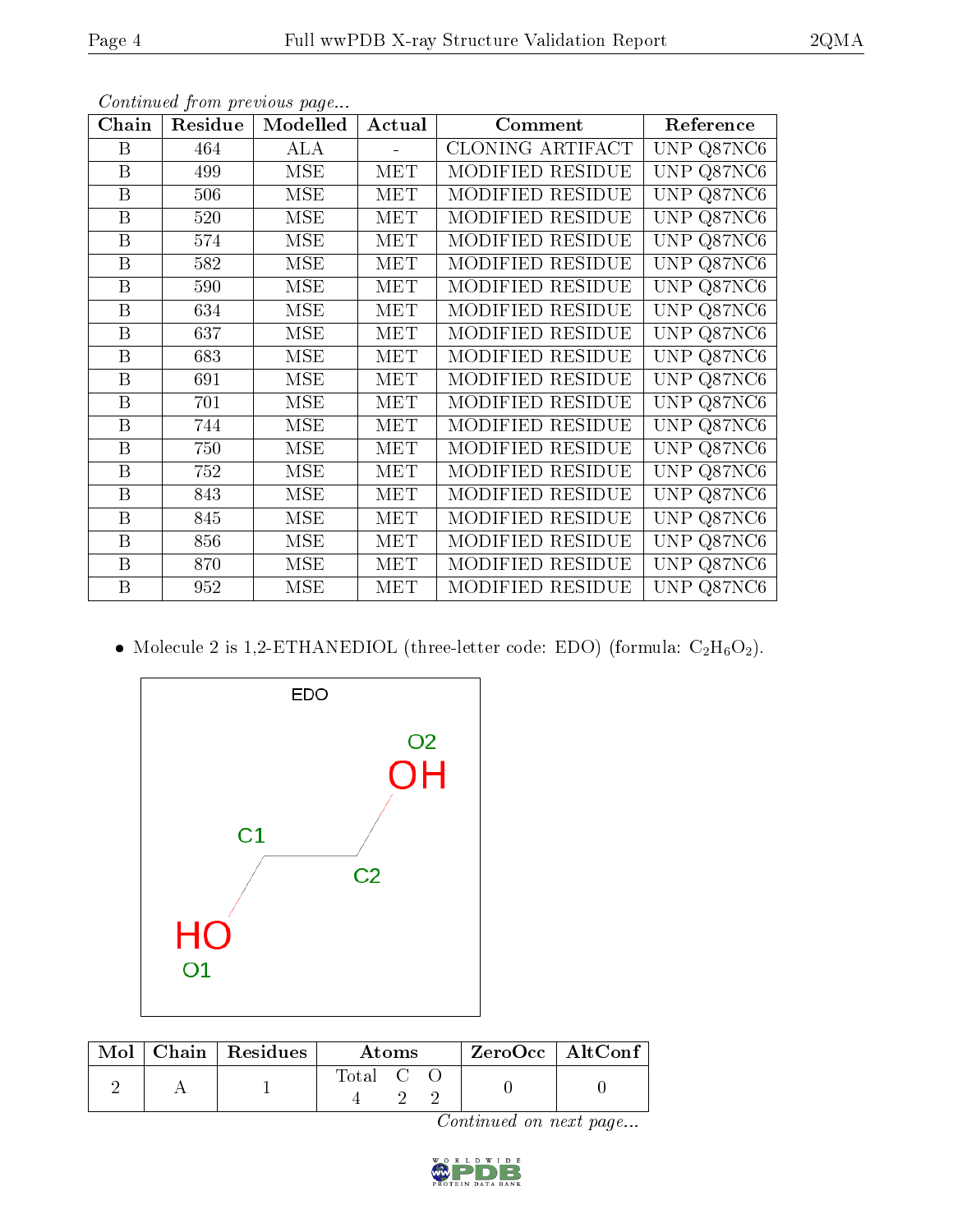Continued from previous page...

|  | $\text{Mol}$   Chain   Residues | Atoms                             |  |  | $ZeroOcc$   AltConf |  |
|--|---------------------------------|-----------------------------------|--|--|---------------------|--|
|  |                                 | $\mathrm{Total} \quad \mathrm{C}$ |  |  |                     |  |

• Molecule 3 is water.

|  | Mol   Chain   Residues | Atoms                 | $ZeroOcc \mid AltConf \mid$ |
|--|------------------------|-----------------------|-----------------------------|
|  | 343                    | Total O<br>343<br>343 |                             |
|  | 328                    | Total O<br>330<br>330 |                             |

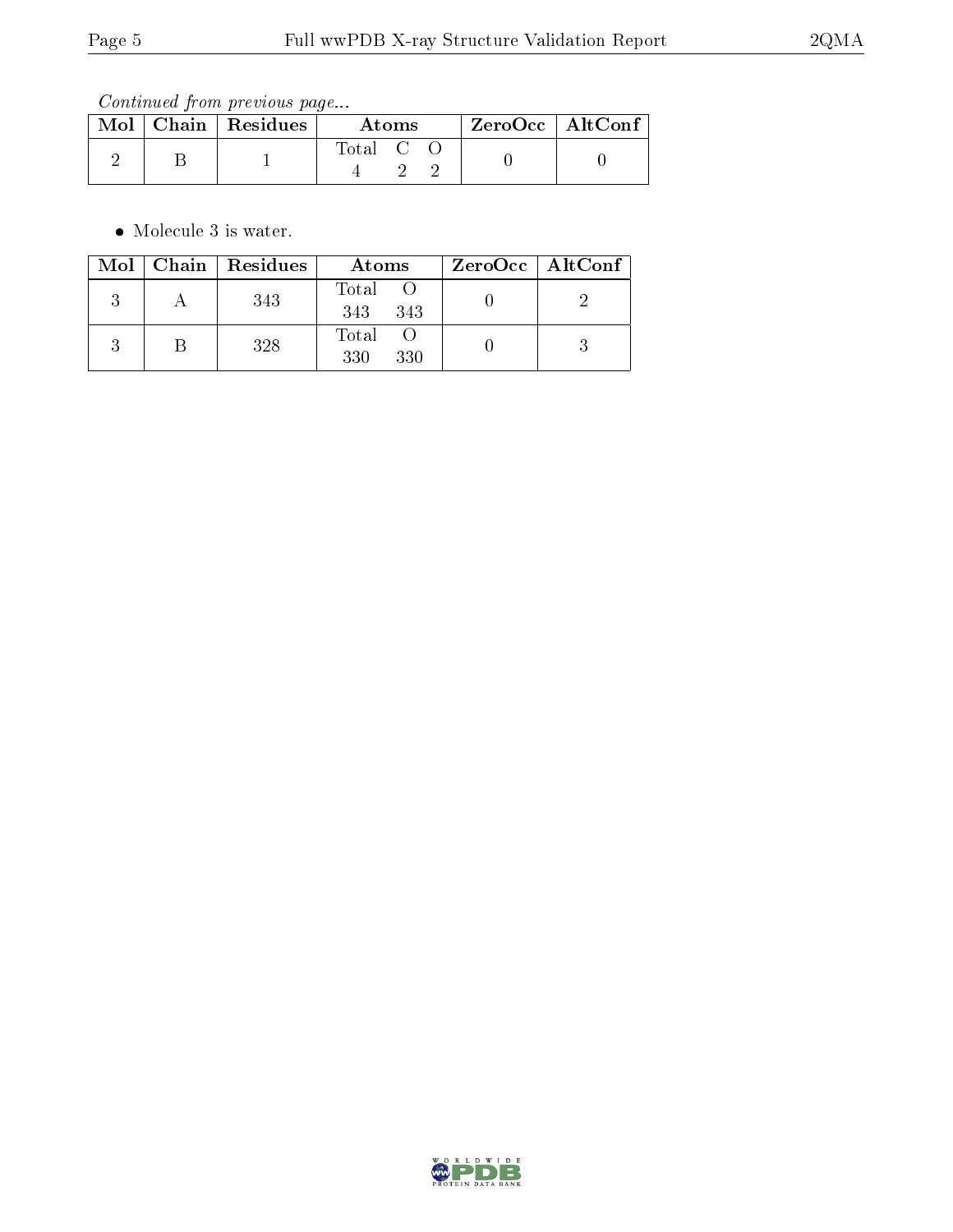# 3 Residue-property plots  $(i)$

These plots are drawn for all protein, RNA and DNA chains in the entry. The first graphic for a chain summarises the proportions of the various outlier classes displayed in the second graphic. The second graphic shows the sequence view annotated by issues in geometry and electron density. Residues are color-coded according to the number of geometric quality criteria for which they contain at least one outlier: green  $= 0$ , yellow  $= 1$ , orange  $= 2$  and red  $= 3$  or more. A red dot above a residue indicates a poor fit to the electron density (RSRZ  $> 2$ ). Stretches of 2 or more consecutive residues without any outlier are shown as a green connector. Residues present in the sample, but not in the model, are shown in grey.

• Molecule 1: Diaminobutyrate-pyruvate transaminase and L-2,4-diaminobutyrate decarboxylase



• Molecule 1: Diaminobutyrate-pyruvate transaminase and L-2,4-diaminobutyrate decarboxylase



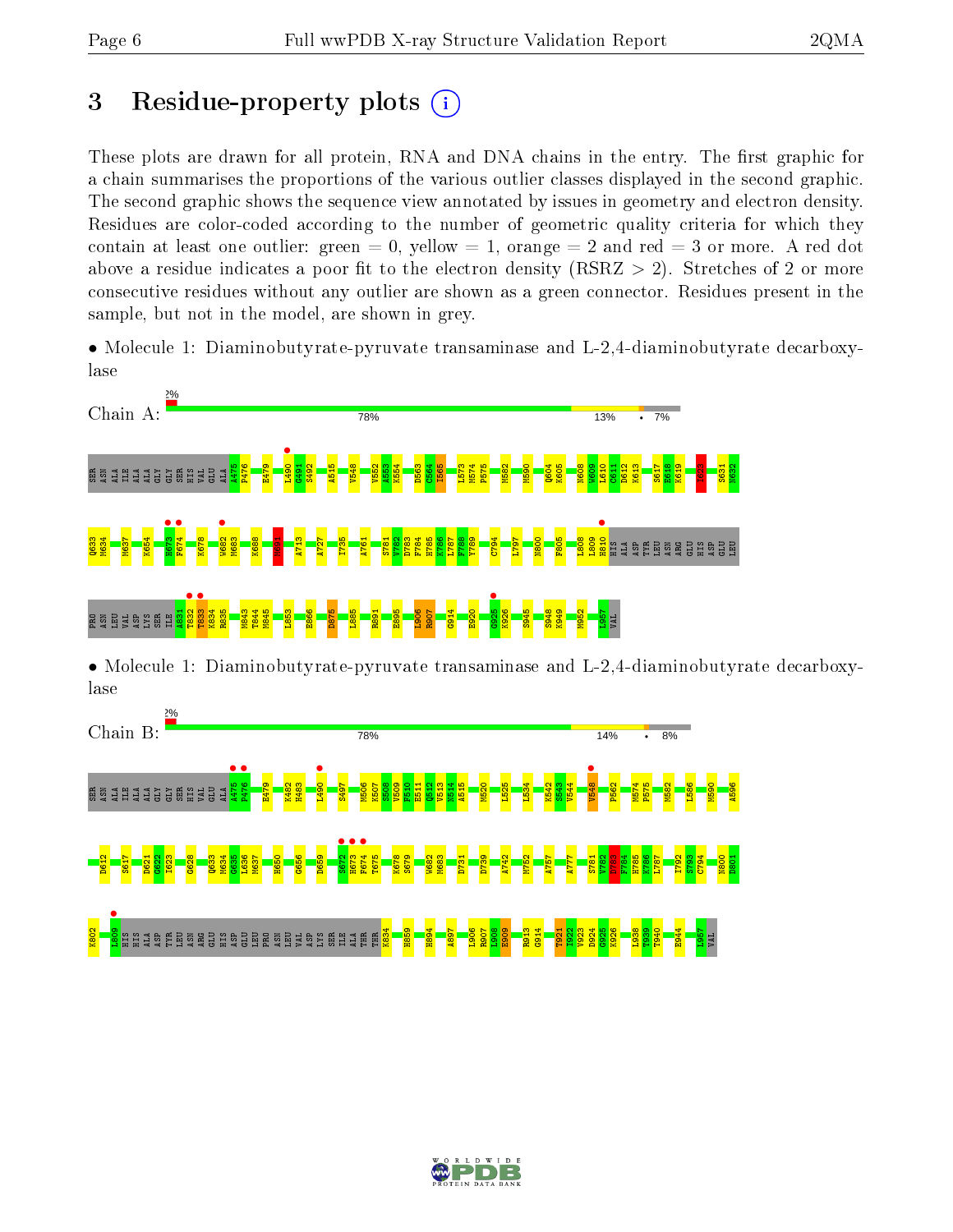# 4 Data and refinement statistics  $(i)$

| Property                                                             | Value                                           | Source     |
|----------------------------------------------------------------------|-------------------------------------------------|------------|
| Space group                                                          | P 1 21 1                                        | Depositor  |
| Cell constants                                                       | 122.78Å<br>64.43Å<br>$64.29\text{\AA}$          |            |
| a, b, c, $\alpha$ , $\beta$ , $\gamma$                               | $95.74^\circ$<br>$90.00^\circ$<br>$90.00^\circ$ | Depositor  |
| Resolution $(A)$                                                     | 37.67<br>$-1.81$                                | Depositor  |
|                                                                      | 37.68<br>$-1.81$                                | <b>EDS</b> |
| % Data completeness                                                  | $95.8(37.67-1.81)$                              | Depositor  |
| (in resolution range)                                                | $95.4(37.68-1.81)$                              | <b>EDS</b> |
| $\mathrm{R}_{merge}$                                                 | 0.09                                            | Depositor  |
| $\mathrm{R}_{sym}$                                                   | (Not available)                                 | Depositor  |
| $\langle I/\sigma(I) \rangle^{-1}$                                   | $\overline{2.07}$ (at 1.81Å)                    | Xtriage    |
| Refinement program                                                   | <b>REFMAC 5.2.0019</b>                          | Depositor  |
|                                                                      | $\overline{0.181}$ ,<br>0.209                   | Depositor  |
| $R, R_{free}$                                                        | 0.181<br>0.208<br>$\ddot{\phantom{a}}$          | DCC        |
| $R_{free}$ test set                                                  | 4331 reflections $(5.01\%)$                     | wwPDB-VP   |
| Wilson B-factor $(A^2)$                                              | 24.8                                            | Xtriage    |
| Anisotropy                                                           | 0.140                                           | Xtriage    |
| Bulk solvent $k_{sol}(e/\mathring{A}^3)$ , $B_{sol}(\mathring{A}^2)$ | $0.32$ , $32.1$                                 | <b>EDS</b> |
| $\overline{L-test for}$ twinning <sup>2</sup>                        | $< L >$ = 0.44, $< L2 >$ = 0.27                 | Xtriage    |
| Estimated twinning fraction                                          | $0.267$ for $1, -k, h$                          | Xtriage    |
| $F_o, F_c$ correlation                                               | 0.97                                            | <b>EDS</b> |
| Total number of atoms                                                | 7843                                            | wwPDB-VP   |
| Average B, all atoms $(A^2)$                                         | $20.0\,$                                        | wwPDB-VP   |

Xtriage's analysis on translational NCS is as follows: The largest off-origin peak in the Patterson function is  $4.77\%$  of the height of the origin peak. No significant pseudotranslation is detected.

<sup>&</sup>lt;sup>2</sup>Theoretical values of  $\langle |L| \rangle$ ,  $\langle L^2 \rangle$  for acentric reflections are 0.5, 0.333 respectively for untwinned datasets, and 0.375, 0.2 for perfectly twinned datasets.



<span id="page-6-1"></span><span id="page-6-0"></span><sup>1</sup> Intensities estimated from amplitudes.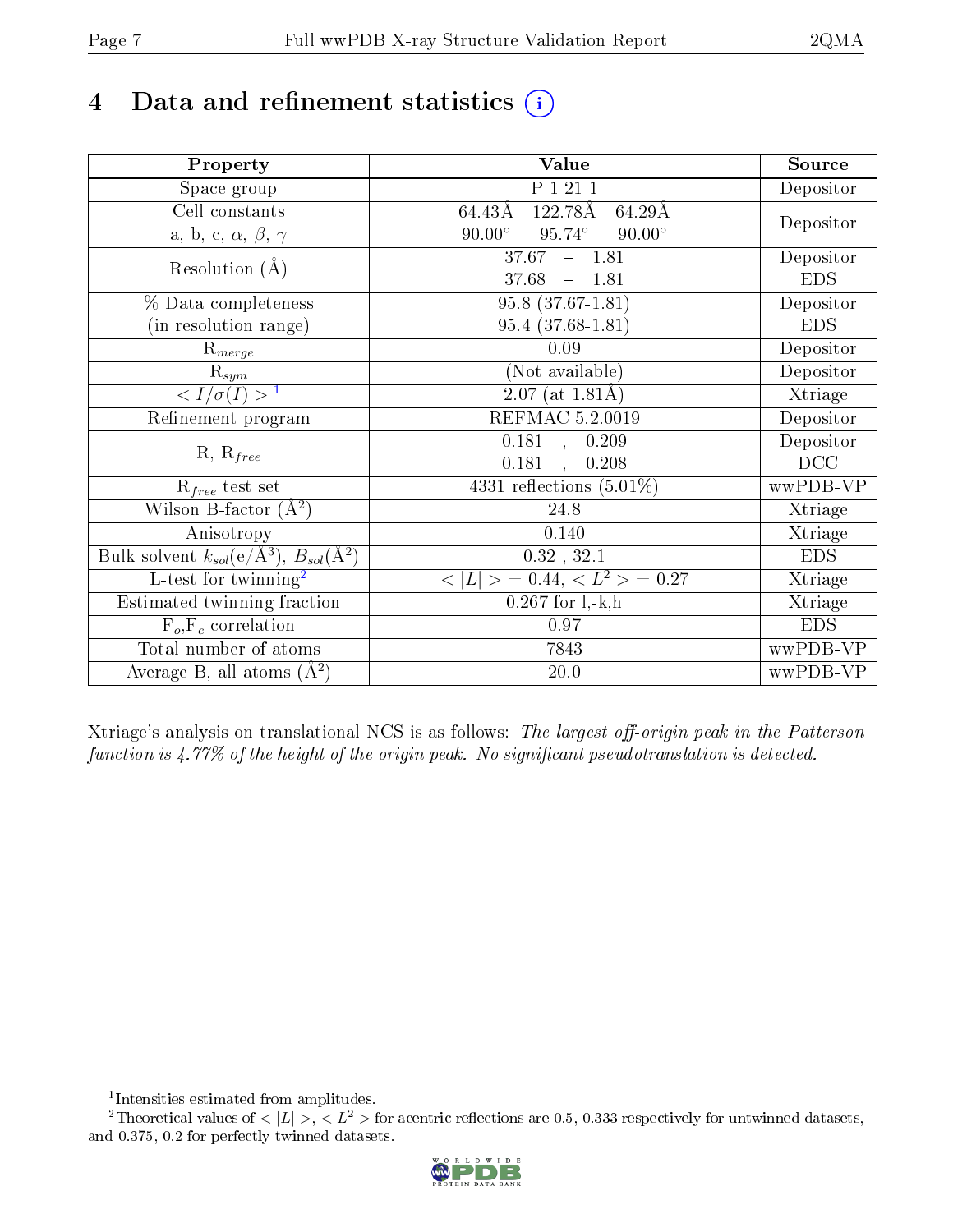# 5 Model quality  $(i)$

# 5.1 Standard geometry  $(i)$

Bond lengths and bond angles in the following residue types are not validated in this section: EDO

The Z score for a bond length (or angle) is the number of standard deviations the observed value is removed from the expected value. A bond length (or angle) with  $|Z| > 5$  is considered an outlier worth inspection. RMSZ is the root-mean-square of all Z scores of the bond lengths (or angles).

| Mol | Chain |      | Bond lengths | Bond angles |                                |  |
|-----|-------|------|--------------|-------------|--------------------------------|--|
|     |       | RMSZ | # $ Z >5$    | RMSZ        | # $ Z  > 5$                    |  |
|     |       | 0.77 | 0/3648       | 0.76        | $4/4906$ $(0.1\%)$             |  |
|     | R     | 0.76 | 0/3667       | 0.78        | $7/4926$ $(0.1\%)$             |  |
| AH  | АH    | 0.76 | 0/7315       | 0.77        | $11/9832$ $(0.1\overline{\%})$ |  |

There are no bond length outliers.

| Mol | Chain | Res                | <b>Type</b> | Atoms                | $\mathbf{Z}$ | Observed $(^\circ)$ | Ideal $(^\circ)$ |
|-----|-------|--------------------|-------------|----------------------|--------------|---------------------|------------------|
| 1   | B     | 783[A]             | <b>ASP</b>  | $CB-CA-C$            | 6.56         | 123.53              | 110.40           |
|     | Β     | 783 B              | <b>ASP</b>  | $CB-CA-C$            | 6.56         | 123.53              | 110.40           |
| 1   | B     | 783[A]             | <b>ASP</b>  | $CB-CG-OD2$          | $-6.06$      | 112.85              | 118.30           |
| 1   | B     | 783 <sup>[B]</sup> | <b>ASP</b>  | $CB-CG-OD2$          | $-6.06$      | 112.85              | 118.30           |
| 1   | B     | 787                | LEU         | $CA-CB-CG$           | 5.97         | 129.04              | 115.30           |
| 1   | А     | 809                | LEU         | $CA-CB-CG$           | 5.78         | 128.58              | 115.30           |
| 1   | А     | 623                | ILE         | $CG1$ - $CB$ - $CG2$ | 5.57         | 123.65              | 111.40           |
|     | A     | 623                | ILE         | $CB-CA-C$            | $-5.46$      | 100.68              | 111.60           |
| 1   | А     | 691                | MSE         | $CG-SE-CE$           | $-5.32$      | 87.19               | 98.90            |
|     | B     | 783[A]             | ASP         | $CB-CG-OD1$          | 5.19         | 122.97              | 118.30           |
|     | B     | 783[B]             | ASP         | $CB-CG-OD1$          | 5.19         | 122.97              | 118.30           |

All (11) bond angle outliers are listed below:

There are no chirality outliers.

There are no planarity outliers.

### $5.2$  Too-close contacts  $(i)$

In the following table, the Non-H and H(model) columns list the number of non-hydrogen atoms and hydrogen atoms in the chain respectively. The H(added) column lists the number of hydrogen atoms added and optimized by MolProbity. The Clashes column lists the number of clashes within the asymmetric unit, whereas Symm-Clashes lists symmetry related clashes.

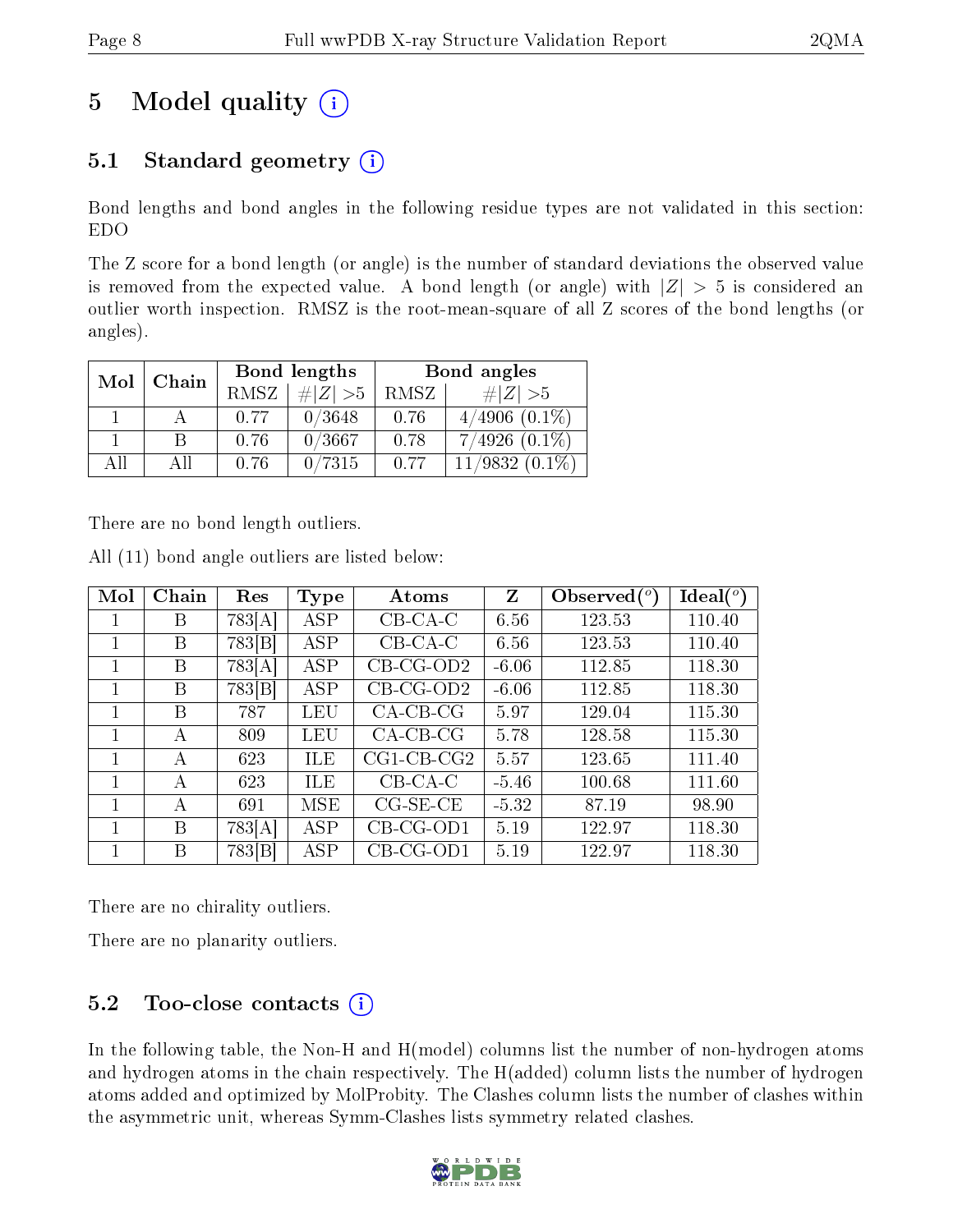|   |      | Mol   Chain   Non-H   $H (model)$   $H (added)$ |      |     | $Clashes$   Symm-Clashes |
|---|------|-------------------------------------------------|------|-----|--------------------------|
|   | 3580 |                                                 | 3575 | 77  |                          |
| B | 3582 |                                                 | 3601 | 64  |                          |
|   |      |                                                 |      |     |                          |
|   |      |                                                 |      |     |                          |
|   | 343  |                                                 |      | 19  |                          |
| R | 330  |                                                 |      | 12  |                          |
|   | 7843 |                                                 | 7188 | 128 |                          |

The all-atom clashscore is defined as the number of clashes found per 1000 atoms (including hydrogen atoms). The all-atom clashscore for this structure is 9.

All (128) close contacts within the same asymmetric unit are listed below, sorted by their clash magnitude.

| Atom-1                                       | Atom-2               | Interatomic       | Clash             |
|----------------------------------------------|----------------------|-------------------|-------------------|
|                                              |                      | distance $(\AA)$  | overlap $(\AA)$   |
| 1: A:844:THR:HG22                            | 1: A:845: MSE: CE    | 1.52              | 1.40              |
| 1:B:633[B]:GLN:HG2                           | 3:B:1219[B]:HOH:O    | 1.34              | 1.23              |
| 1: A:548: VAL:HG13                           | 3: A: 1235: HOH:O    | 1.48              | 1.13              |
| 3:A:1284:HOH:O                               | 1:B:534:LEU:HG       | 1.56              | $\overline{1.05}$ |
| 1: A:844:THR:HG22                            | 1:A:845:MSE:HE2      | 1.05              | 1.02              |
| 3:A:1296:HOH:O                               | 1:B:548: VAL: HG13   | 1.59              | 1.02              |
| 1: A:683:MSE:HE2                             | 3: A: 1149: HOH:O    | 1.61              | 1.00              |
| 1: A:844:THR:CG2                             | 1: A:845: MSE: CE    | 2.38              | 1.00              |
| 1:A:605:LYS:HE3                              | 3:A:1284:HOH:O       | 1.61              | 0.99              |
| $1: A:845: \overline{\text{MSE}:\text{HE1}}$ | 1: A: 853: LEU: HD11 | 1.47              | 0.96              |
| 1:B:785:HIS:HD2                              | 1: B:794: CYS:H      | 1.16              | 0.93              |
| 1:B:731:ASP:OD2                              | 1:B:921:THR:HG21     | 1.70              | 0.92              |
| 1:B:674:PHE:HD1                              | 1:B:678:LYS:HD2      | 1.34              | 0.92              |
| 1:A:634[B]:MSE:HE3                           | 1:A:808:LEU:HD11     | 1.59              | 0.83              |
| 1:A:617:SER:HB3                              | 3:A:1226:HOH:O       | 1.81              | 0.81              |
| 1:B:582[B]:MSE:HE3                           | 1:B:586:LEU:HD11     | 1.64              | $\overline{0.80}$ |
| 1: A:844:THR:CG2                             | 1: A:845: MSE: HE2   | 2.01              | 0.79              |
| 1:B:633[B]:GLN:CG                            | 3:B:1219[B]:HOH:O    | 2.03              | 0.78              |
| 1:A:785:HIS:HD2                              | 1: A:794: CYS:H      | 1.32              | 0.78              |
| 1:B:674:PHE:CD1                              | 1:B:678:LYS:HD2      | 2.19              | 0.77              |
| 1:B:944[A]:GLU:HG2                           | 3:B:1283:HOH:O       | 1.84              | 0.76              |
| 1:B:894:HIS:HD2                              | 1:B:897:ALA:H        | 1.34              | 0.76              |
| 1:B:633[B]:GLN:CB                            | 3:B:1219[B]:HOH:O    | 2.33              | 0.75              |
| 1: A:691: MSE: HE1                           | 1:A:713:ALA:HB2      | 1.68              | 0.75              |
| 1:B:785:HIS:CD2                              | 1:B:794:CYS:H        | 2.05              | 0.74              |
| 1:A:634[B]:MSE:CE                            | $1: A:805:$ PHE:HE1  | $\overline{2.00}$ | 0.73              |
| 1:B:479:GLU:O                                | 1:B:482:LYS:HE2      | 1.88              | 0.73              |
| 1:A:845:MSE:HE1                              | 1:A:853:LEU:CD1      | 2.17              | 0.71              |

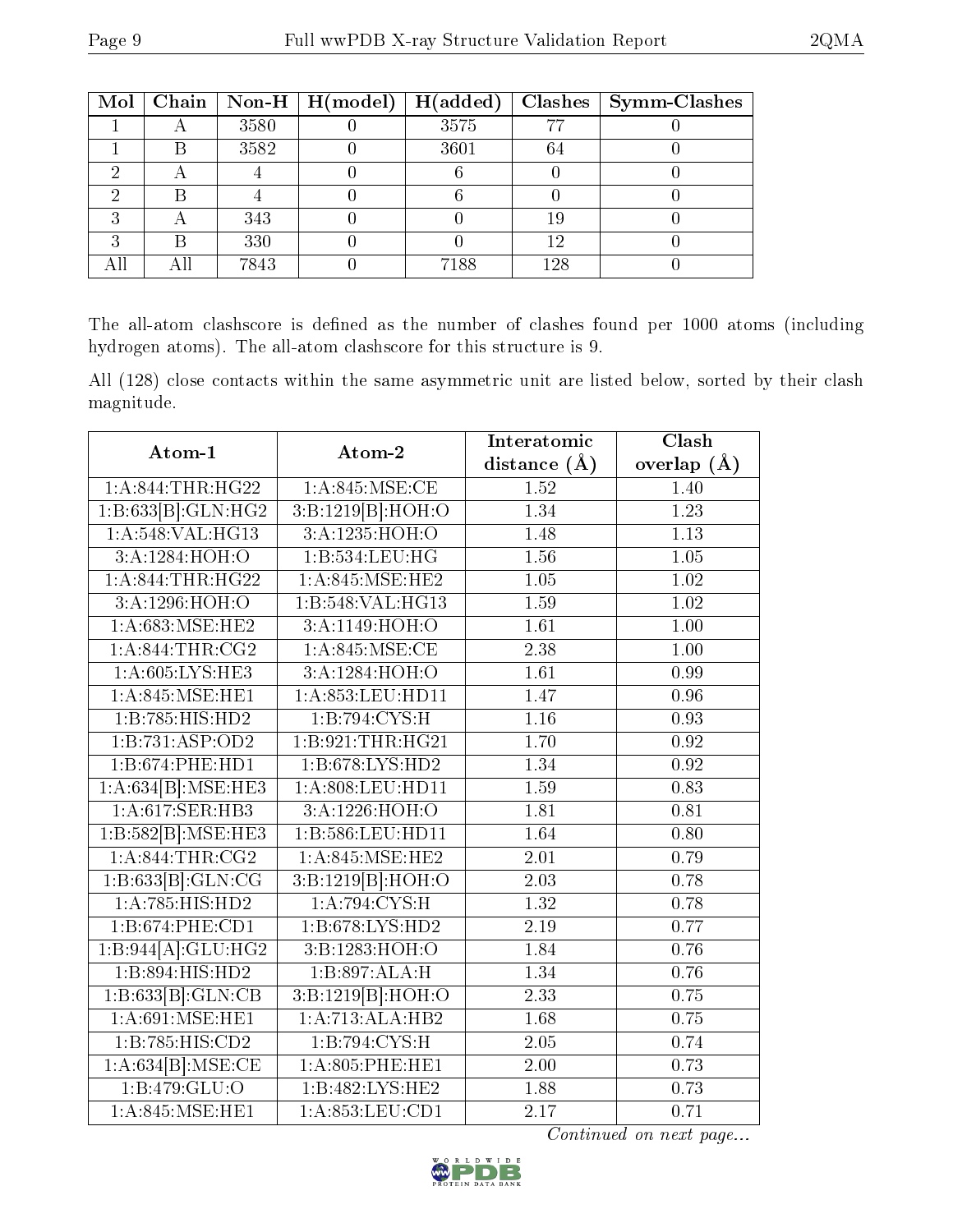| Atom-1                                     | Atom-2                              | Interatomic      | Clash           |
|--------------------------------------------|-------------------------------------|------------------|-----------------|
|                                            |                                     | distance $(\AA)$ | overlap $(\AA)$ |
| 1:B:785:HIS:HD2                            | 1:B:794:CYS:N                       | 1.86             | 0.71            |
| 1:B:650:HIS:HE1                            | 1: B: 656: GLY: O                   | 1.76             | 0.69            |
| $1:B:617:SER:\overline{HB3}$               | 3:B:1165:HOH:O                      | 1.92             | 0.68            |
| 1: A:844:THR:HG22                          | 1: A:845: MSE: HE3                  | 1.65             | 0.68            |
| 1:B:544:VAL:O                              | 1:B:548:VAL:HG22                    | 1.94             | 0.67            |
| 3:A:1043:HOH:O                             | 1:B:483:HIS:HD2                     | 1.78             | 0.67            |
| $1:A:\overline{907:ARG:HD2}$               | 1:A:920:GLU:HB3                     | 1.76             | 0.66            |
| 1:A:582[B]:MSE:HE1                         | 1:B:548:VAL:CG2                     | 2.25             | 0.65            |
| 1:B:582[B]:MSE:HE3                         | 1:B:586:LEU:CD1                     | 2.26             | 0.65            |
| 1:A:634[B]:MSE:HE1                         | 1: A:805: PHE:CE1                   | 2.32             | 0.65            |
| 1: A:548: VAL:HG23                         | 1:B:582[A]:MSE:HE1                  | 1.79             | 0.65            |
| 1:A:634[B]:MSE:CE                          | 1: A:805:PHE:CE1                    | 2.82             | 0.62            |
| 1: A: 552: VAL: CG1                        | 1:B:582[B]:MSE:HE1                  | 2.29             | 0.62            |
| 1: A: 554: LYS: HD2                        | 3:A:1276:HOH:O                      | 1.98             | 0.62            |
| 1:B:497:SER:OG                             | 1:B:542:LYS:NZ                      | 2.34             | 0.61            |
| 1:A:682:TRP:CD1                            | $1:B:637:\overline{\text{MSE:HE1}}$ | 2.35             | 0.61            |
| 1:B:742:ALA:HB2                            | 1:B:752:MSE:HE1                     | 1.82             | 0.61            |
| 1:A:623:ILE:HD11                           | 1:A:634[B]:MSE:HE1                  | 1.81             | 0.60            |
| 1:B:590:MSE:HB2                            | 1:B:834[B]:LYS:HB3                  | 1.83             | 0.60            |
| 1:A:476:PRO:HB2                            | 1:A:479:GLU:HG2                     | 1.84             | 0.59            |
| 1: A:654:LYS:HD2                           | 3:A:1136:HOH:O                      | 2.01             | 0.59            |
| 1:B:894:HIS:CD2                            | 1:B:897:ALA:H                       | 2.19             | 0.59            |
| 1:A:552:VAL:HG12                           | $1:B:582[B]\overline{.MSE:HE1}$     | 1.84             | 0.59            |
| 1:B:731:ASP:CG                             | 1:B:921:THR:HG21                    | 2.22             | 0.58            |
| 1:A:548:VAL:CG2                            | 1:B:582[A]:MSE:HE1                  | 2.34             | 0.58            |
| 1: A:605: LYS: CE                          | 3:A:1284:HOH:O                      | 2.33             | 0.57            |
| 1:A:623:ILE:CD1                            | 1:A:634[A]:MSE:HE1                  | 2.35             | 0.57            |
| 1:A:634[B]:MSE:HE2                         | 1:A:797:LEU:HD23                    | 1.87             | 0.56            |
| 1:B:659:ASP:HB2                            | 3:B:1107:HOH:O                      | 2.04             | 0.56            |
| 1:B:633[B]:GLN:OE1                         | $1: B:679: SER: HA$                 | 2.05             | 0.56            |
| 1:A:563:ASP:OD2                            | 1:A:949:LYS:HE3                     | 2.06             | $0.55\,$        |
| 1:B:673:HIS:CD2                            | 1:B:675:THR:HG23                    | 2.42             | 0.53            |
| $1:A.\overline{582 B }.\overline{MSE:HG3}$ | $1: B:506$ : MSE: SE                | 2.58             | 0.53            |
| 1:B:509:VAL:O                              | 1:B:513:VAL:HG23                    | 2.08             | 0.52            |
| 1:B:623:ILE:HG21                           | 1:B:634[B]:MSE:HE1                  | 1.92             | $0.51\,$        |
| 1:B:923:VAL:O                              | 1: B:926: IYS: HG2                  | 2.10             | 0.51            |
| 1:A:631:SER:HB3                            | 1:A:781:SER:HB3                     | 1.93             | $0.51\,$        |
| 1:A:582[B]:MSE:HE1                         | 1:B:548:VAL:HG21                    | 1.92             | 0.51            |
| 1: A:844:THR:CG2                           | 1:A:845:MSE:HE3                     | 2.30             | 0.50            |
| 1: A:683:MSE:CE                            | 3:A:1149:HOH:O                      | 2.36             | 0.50            |
| 1: A:835: ARG:HB3                          | 1:B:792:ILE:HG22                    | 1.95             | 0.49            |

Continued from previous page...

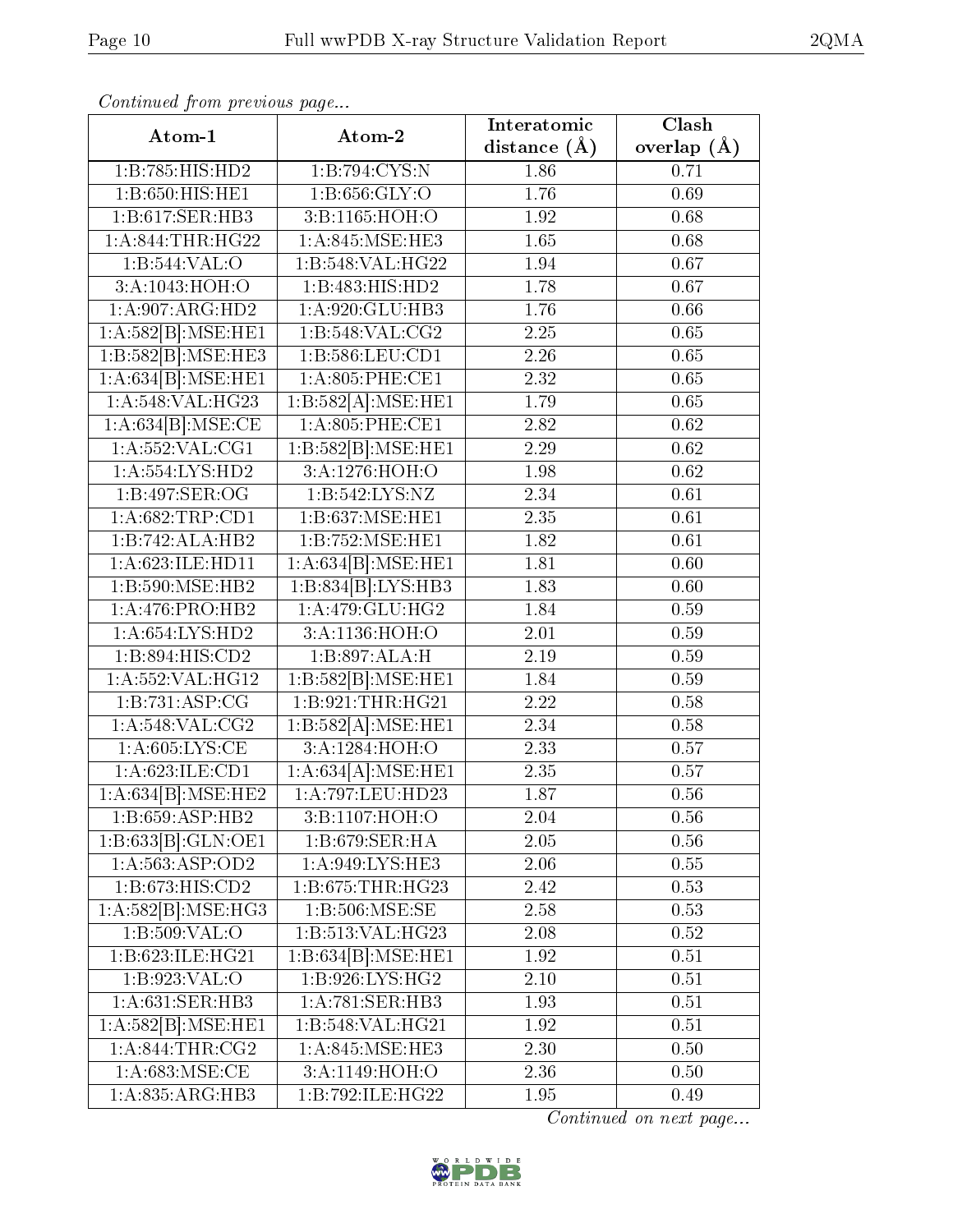| Atom-1                       | Atom-2                        | Interatomic       | Clash         |
|------------------------------|-------------------------------|-------------------|---------------|
|                              |                               | distance $(\AA)$  | overlap $(A)$ |
| 1:A:623:ILE:HD13             | 1:A:634[A]:MSE:HE1            | 1.95              | 0.48          |
| 1:B:924:ASP:HB2              | $3:B:11\overline{45:HOH:O}$   | $\overline{2.13}$ | 0.48          |
| 1: A:604: GLN: HE21          | 1:A:608:ASN:ND2               | 2.12              | 0.48          |
| 1:A:623:ILE:HD11             | 1:A:634[B]:MSE:CE             | 2.43              | 0.48          |
| 1:A:891:ARG:NH1              | 1: A:926: LYS: HD2            | 2.29              | 0.48          |
| 1:A:623:ILE:HD11             | 1:A:634[A]:MSE:HE1            | 1.96              | 0.48          |
| 1: B:628: GLY:N              | 1:B:783[B]:ASP:OD1            | 2.46              | 0.48          |
| 1:A:490:LEU:HD12             | 1:A:490:LEU:N                 | 2.29              | 0.48          |
| 1: A:515: ALA:HB1            | 1: A:914: GLY:O               | 2.13              | 0.48          |
| 1:A:875:ASP:OD1              | $1:\overline{A:875:ASP:N}$    | 2.47              | 0.47          |
| 1:A:785:HIS:CD2              | 1: A:794: CYS:H               | 2.22              | 0.47          |
| 1:B:633[B]:GLN:OE1           | 1:B:682:TRP:HE3               | 1.98              | 0.47          |
| $1:A:785:HIS:\overline{HD2}$ | 1:A:794:CYS:N                 | 2.05              | 0.46          |
| 1: A: 565: ILE: HG23         | 1: A: 565: ILE: O             | $\overline{2.15}$ | 0.46          |
| 1:B:574:MSE:N                | 1: B: 575: PRO: HD2           | 2.31              | 0.46          |
| 1:A:574:MSE:N                | 1: A: 575: PRO: HD2           | 2.31              | 0.46          |
| 1: A:619: LYS: NZ            | 3:A:1293:HOH:O                | 2.49              | 0.46          |
| 1:B:650:HIS:HD2              | 3:B:1226:HOH:O                | 1.97              | 0.46          |
| 1:A:634[B]:MSE:HE2           | 1: A:805:PHE:HE1              | 1.80              | 0.45          |
| 1:B:633[A]:GLN:HG3           | 1:B:634[A]:MSE:HE3            | 1.98              | 0.45          |
| 1: A: 833: THR: OG1          | 3:A:1280:HOH:O                | 2.21              | 0.45          |
| 1:A:948:SER:O                | 1: A:952:MSE:HG2              | 2.17              | 0.45          |
| 1: A:637: MSE: HE1           | 3:A:1259:HOH:O                | 2.16              | 0.44          |
| 1: A:610: LEU: HD11          | 1:A:784:PHE:HZ                | 1.82              | 0.44          |
| 1: A:605: LYS: NZ            | 3:A:1284:HOH:O                | 2.46              | 0.44          |
| 1:B:482:LYS:HB3              | 3:B:1178:HOH:O                | 2.18              | 0.44          |
| 1:A:945:SER:O                | 1: A:949: LYS: HG3            | 2.17              | 0.44          |
| 1: A:604: GLN: HE21          | 1:A:608:ASN:HD21              | 1.64              | 0.44          |
| 1:A:674[B]:PHE:HD2           | 1: A:678: LYS: HD2            | 1.83              | 0.43          |
| 1: A:682:TRP:HD1             | 1:B:637:MSE:HE1               | 1.82              | 0.43          |
| 1:B:909:GLU:HG2              | 3:B:1262:HOH:O                | 2.18              | 0.43          |
| 3:A:1236:HOH:O               | 1:B:483:HIS:HET               | 2.01              | 0.43          |
| 1:B:562:PRO:HB3              | 1:B:938:LEU:HD22              | 2.01              | 0.43          |
| 1: A:832:THR:O               | 1: A:833:THR:C                | 2.55              | 0.43          |
| 1:B:757:ALA:HA               | 1:B:783[B]:AST:B2             | 2.01              | 0.43          |
| 1: A:843:MSE:SE              | $1:B:548:V\overline{AL:HG21}$ | 2.69              | 0.43          |
| 1:A:727:ALA:HA               | 1:A:735:ILE:HG23              | 2.01              | 0.42          |
| 1:B:621:ASP:HB2              | 1:B:802:LYS:HB3               | 2.01              | 0.42          |
| 1: A:637: MSE:CE             | 3:A:1259:HOH:O                | 2.67              | 0.42          |
| 1:B:636:LEU:CB               | 1: B: 683: MSE: HE1           | 2.49              | 0.42          |
| 1:A:573:LEU:HG               | 1: A:789: TYR: HB2            | 2.00              | 0.42          |

Continued from previous page...

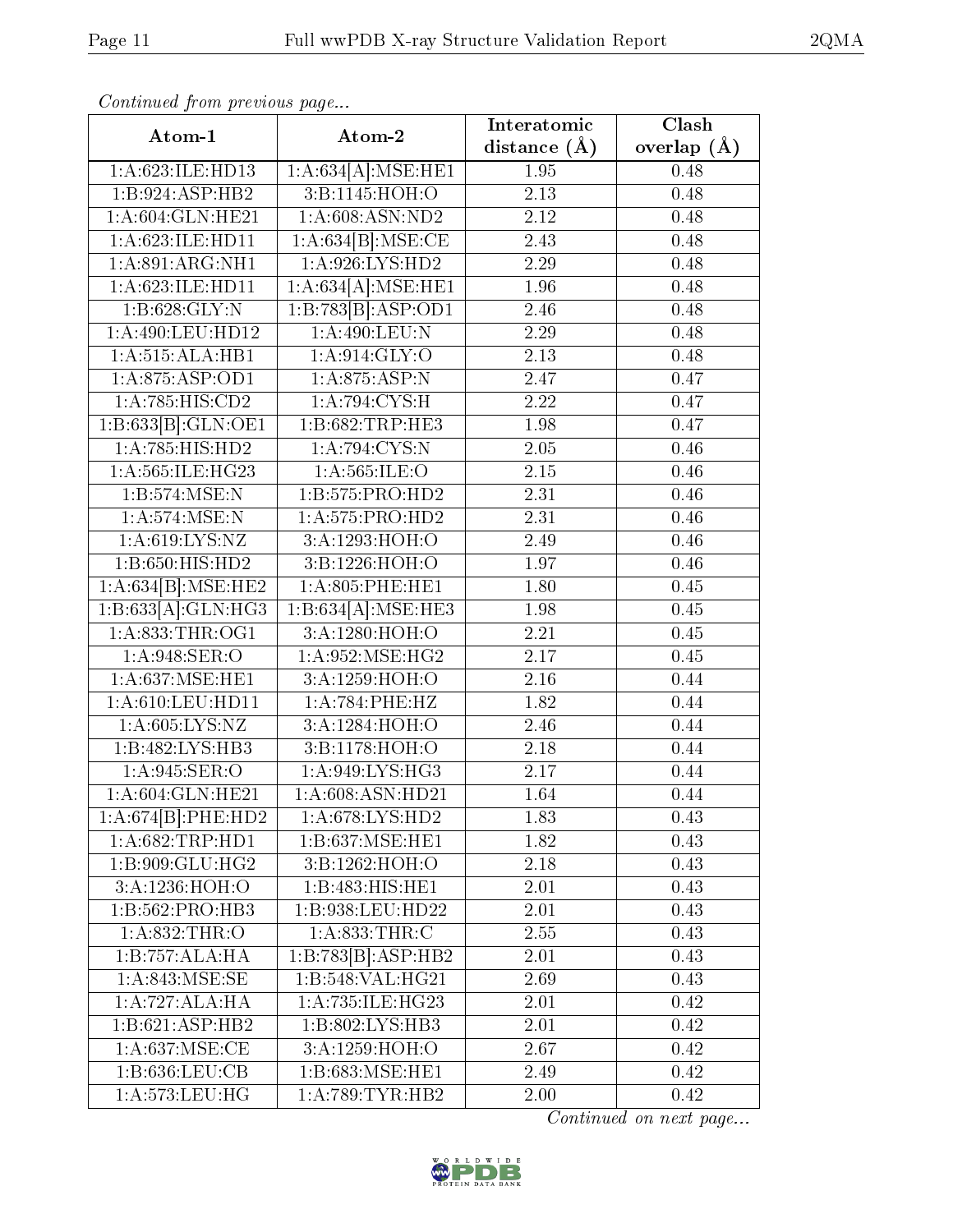| Atom-1               | Atom-2              | Interatomic    | Clash           |
|----------------------|---------------------|----------------|-----------------|
|                      |                     | distance $(A)$ | overlap $(\AA)$ |
| 1: A:590:MSE:HG2     | 1:A:834:LYS:O       | 2.18           | 0.42            |
| 1: A:761: ALA:HB3    | 1:A:787:LEU:HD23    | 2.02           | 0.42            |
| 1:B:650:HIS:CE1      | 1:B:656:GLY:O       | 2.65           | 0.42            |
| 1: A:633: GLN: HG3   | 3:A:1149:HOH:O      | 2.19           | 0.42            |
| 1: A:573:LEU:HD22    | 1:B:483:HIS:HBB     | 2.02           | 0.42            |
| 1: A:631:SER:HB3     | 1:A:781:SER:CB      | 2.50           | 0.42            |
| 1:B:520:MSE:HE2      | 1:B:525:LEU:N       | 2.35           | 0.41            |
| 1: A: 552: VAL: HG12 | 1:B:582[B]:MSE:CE   | 2.49           | 0.41            |
| 1: A:623: ILE: HD11  | 1:A:634[B]:MSE:SE   | 2.70           | 0.41            |
| 1: A:844:THR:C       | 1: A:845: MSE: HE2  | 2.39           | 0.41            |
| 1: B: 507: LYS: O    | 1: B: 511: GLU: HG3 | 2.20           | 0.41            |
| 1:B:752:MSE:HE3      | 1:B:777:ALA:HA      | 2.02           | 0.41            |
| $1: A:906:$ LEU:C    | 1: A:906: LEU: HD12 | 2.41           | 0.41            |
| 1:B:859:HIS:HD2      | 3:B:1288:HOH:O      | 2.03           | 0.41            |
| 1: A:613: LYS: HA    | 1:A:613:LYS:HD3     | 1.94           | 0.40            |
| 1:A:866:GLU:HB3      | 3:A:1233:HOH:O      | 2.21           | 0.40            |
| 1: B: 650: HIS: CD2  | 3:B:1226:HOH:O      | 2.74           | 0.40            |
| 1:B:515:ALA:HB1      | 1: B: 914: GLY: O   | 2.21           | 0.40            |

Continued from previous page...

There are no symmetry-related clashes.

#### 5.3 Torsion angles  $(i)$

#### 5.3.1 Protein backbone (i)

In the following table, the Percentiles column shows the percent Ramachandran outliers of the chain as a percentile score with respect to all X-ray entries followed by that with respect to entries of similar resolution.

The Analysed column shows the number of residues for which the backbone conformation was analysed, and the total number of residues.

| Mol | Chain | Analysed                        | Favoured   Allowed   Outliers |           |          | Percentiles       |
|-----|-------|---------------------------------|-------------------------------|-----------|----------|-------------------|
|     |       | $466/497 (94\%)$   449 (96\%)   |                               | 15(3%)    | $2(0\%)$ | 21<br>34          |
|     |       | $468/497 (94\%)$   $454 (97\%)$ |                               | 13 (3\%)  | $1(0\%)$ | $\sqrt{33}$<br>47 |
| All | All   | $934/994(94\%)$   903 (97\%)    |                               | $28(3\%)$ | $3(0\%)$ | $\sqrt{27}$<br>41 |

All (3) Ramachandran outliers are listed below:

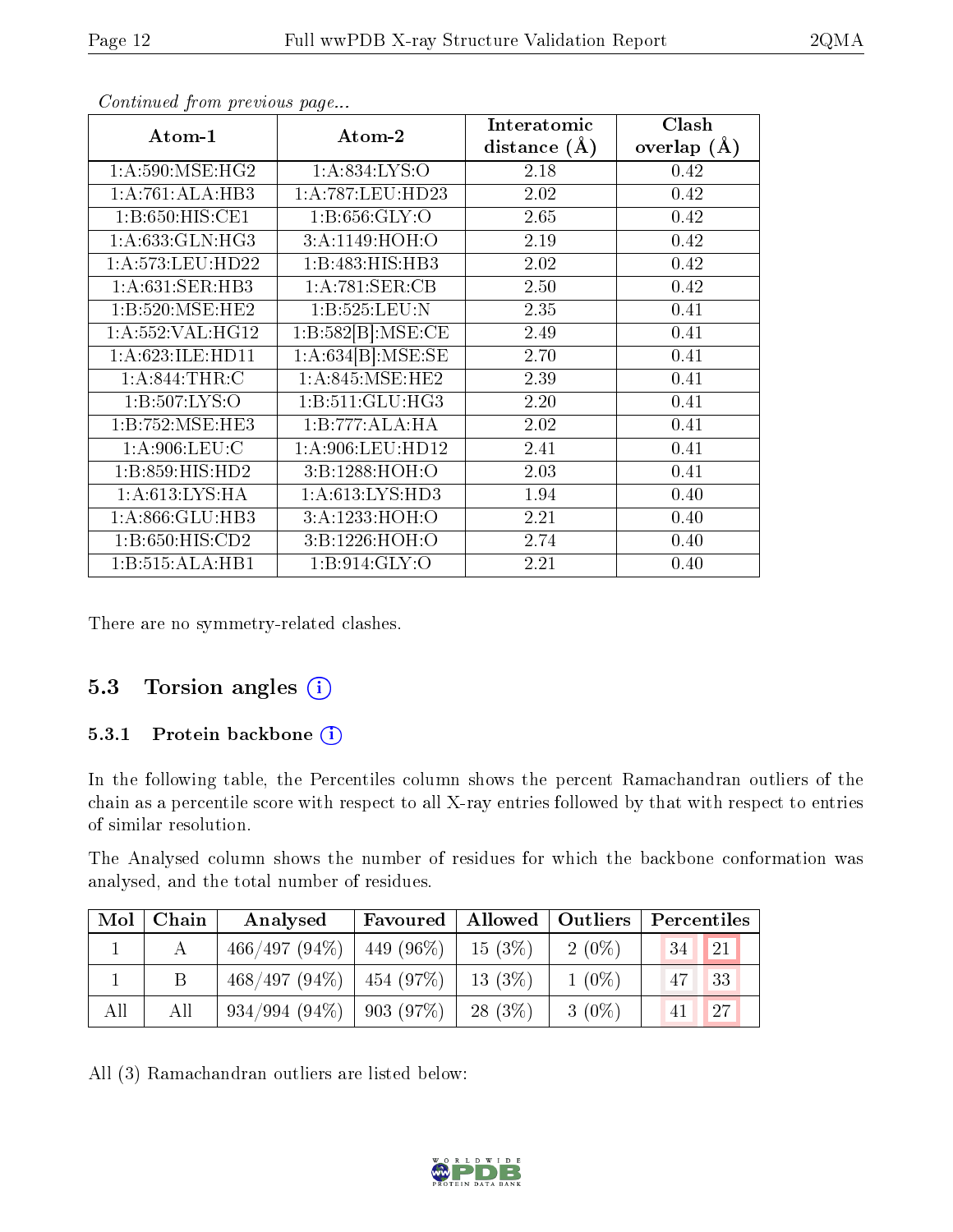| Mol | Chain | Res | Type |
|-----|-------|-----|------|
|     |       | 833 | THR  |
|     |       | 596 |      |
|     |       | 565 |      |

#### 5.3.2 Protein sidechains  $(i)$

In the following table, the Percentiles column shows the percent sidechain outliers of the chain as a percentile score with respect to all X-ray entries followed by that with respect to entries of similar resolution.

The Analysed column shows the number of residues for which the sidechain conformation was analysed, and the total number of residues.

| Mol | Chain | Analysed         | Rotameric   Outliers |           | Percentiles |    |
|-----|-------|------------------|----------------------|-----------|-------------|----|
|     |       | $390/391(100\%)$ | 377(97%)             | $13(3\%)$ | 38          | 23 |
|     | B     | $394/391(101\%)$ | 379 (96%)            | 15(4%)    | 33          | 18 |
| All | All   | $784/782(100\%)$ | 756 (96%)            | 28(4%)    | 137         | 19 |

All (28) residues with a non-rotameric sidechain are listed below:

| Mol            | Chain                   | Res                        | Type                      |
|----------------|-------------------------|----------------------------|---------------------------|
| $\mathbf{1}$   | $\boldsymbol{A}$        | 492                        | $\rm{SER}$                |
| $\overline{1}$ | $\overline{A}$          | $\overline{612}$           | $\overline{\text{ASP}}$   |
| $\mathbf{1}$   | $\overline{A}$          | 623                        | ILE                       |
| $\mathbf{1}$   | $\overline{\rm A}$      | 688                        | <b>LYS</b>                |
| $\overline{1}$ | $\overline{A}$          | 691                        | $_{\rm{MSE}}$             |
| $\overline{1}$ | $\overline{\rm A}$      | 783                        | <b>ASP</b>                |
| $\overline{1}$ | $\overline{A}$          | 800                        | $\overline{\mathrm{ASN}}$ |
| $\mathbf{1}$   | $\overline{A}$          | 810                        | <b>HIS</b>                |
| $\overline{1}$ | $\overline{\rm A}$      | 875                        | <b>ASP</b>                |
| $\overline{1}$ | $\overline{A}$          | 885                        | LEU                       |
| $\mathbf{1}$   | $\overline{\rm A}$      | 895                        | GLU                       |
| $\overline{1}$ | $\overline{A}$          | 906                        | LEU                       |
| $\overline{1}$ | $\overline{A}$          | 907                        | $\rm{ARG}$                |
| $\mathbf{1}$   | $\overline{\mathrm{B}}$ | 490[A]                     | LEU                       |
| $\overline{1}$ | $\overline{\mathrm{B}}$ | $\overline{490}[\text{B}]$ | LEU                       |
| $\mathbf{1}$   | $\, {\bf B}$            | 548                        | VAL                       |
| $\mathbf{1}$   | $\overline{\mathrm{B}}$ | 612                        | ASP                       |
| $\overline{1}$ | B                       | 739                        | $\operatorname{ASP}$      |
| $\overline{1}$ | $\overline{\mathrm{B}}$ | 781                        | $\overline{\text{SER}}$   |
| $\mathbf{1}$   | $\, {\bf B}$            | 783[A]                     | ASP                       |
| $\mathbf 1$    | Β                       | 783[B]                     | $\operatorname{ASP}$      |

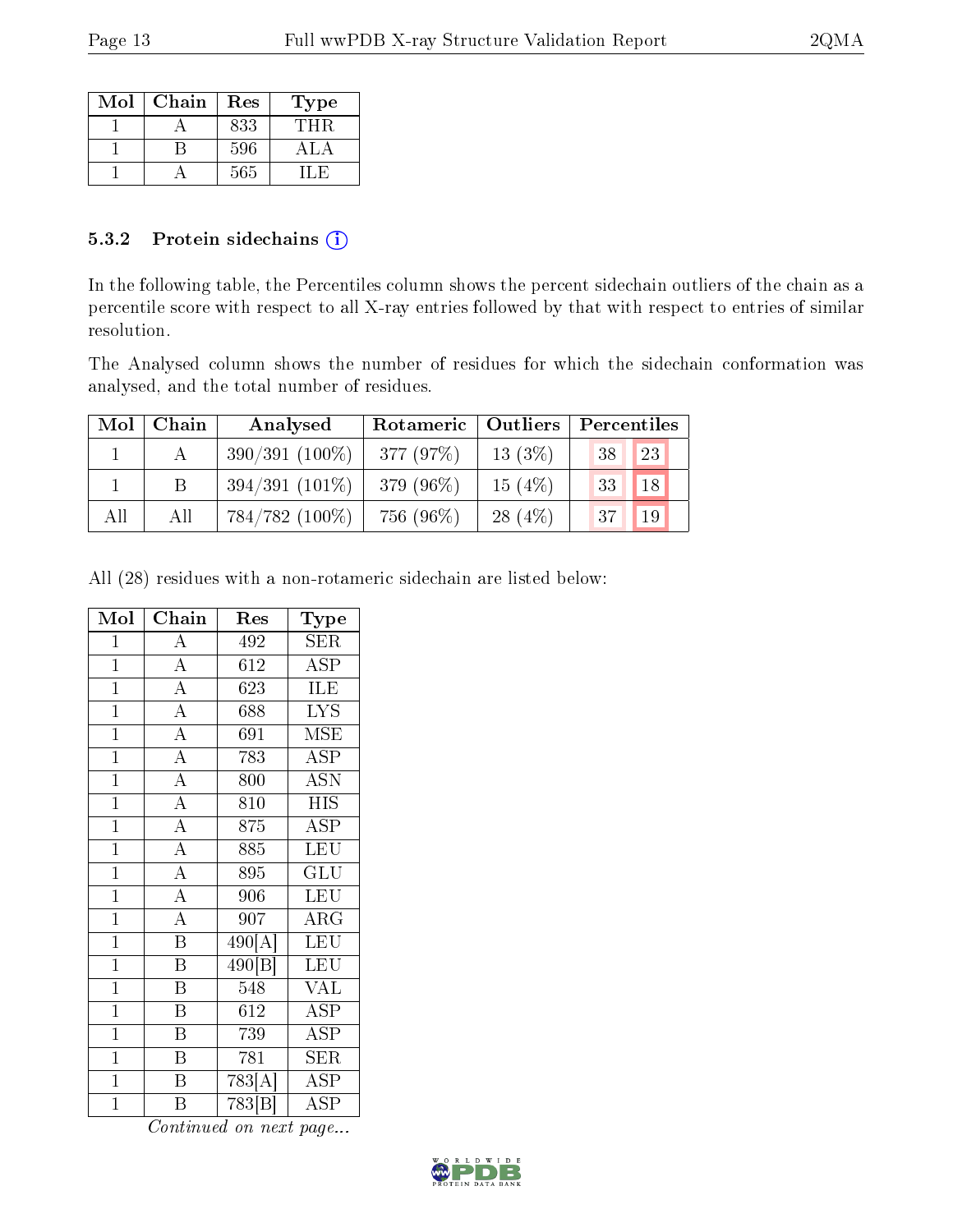Continued from previous page...

| Mol | Chain | Res | <b>Type</b> |
|-----|-------|-----|-------------|
|     | В     | 800 | <b>ASN</b>  |
|     | R     | 906 | <b>LEU</b>  |
|     | В     | 907 | $\rm{ARG}$  |
|     | В     | 909 | GLU         |
|     | R     | 913 | $\rm{ARG}$  |
|     | В     | 921 | THR         |
|     |       | 940 | THR         |

Some sidechains can be flipped to improve hydrogen bonding and reduce clashes. All (12) such sidechains are listed below:

| Mol            | Chain | Res | Type       |
|----------------|-------|-----|------------|
| 1              | А     | 530 | <b>ASN</b> |
| $\mathbf{1}$   | A     | 608 | <b>ASN</b> |
| $\mathbf{1}$   | А     | 732 | HIS        |
| 1              | А     | 785 | НIS        |
| 1              | А     | 859 | HIS        |
| $\mathbf{1}$   | B     | 483 | HIS        |
| 1              | В     | 650 | HIS        |
| $\overline{1}$ | В     | 673 | HIS        |
| 1              | В     | 696 | <b>ASN</b> |
| 1              | В     | 785 | НIS        |
| 1              | В     | 859 | HIS        |
| 1              | R     | 894 | НIS        |

#### 5.3.3 RNA [O](https://www.wwpdb.org/validation/2017/XrayValidationReportHelp#rna)i

There are no RNA molecules in this entry.

### 5.4 Non-standard residues in protein, DNA, RNA chains (i)

There are no non-standard protein/DNA/RNA residues in this entry.

### 5.5 Carbohydrates  $(i)$

There are no carbohydrates in this entry.

### 5.6 Ligand geometry (i)

2 ligands are modelled in this entry.

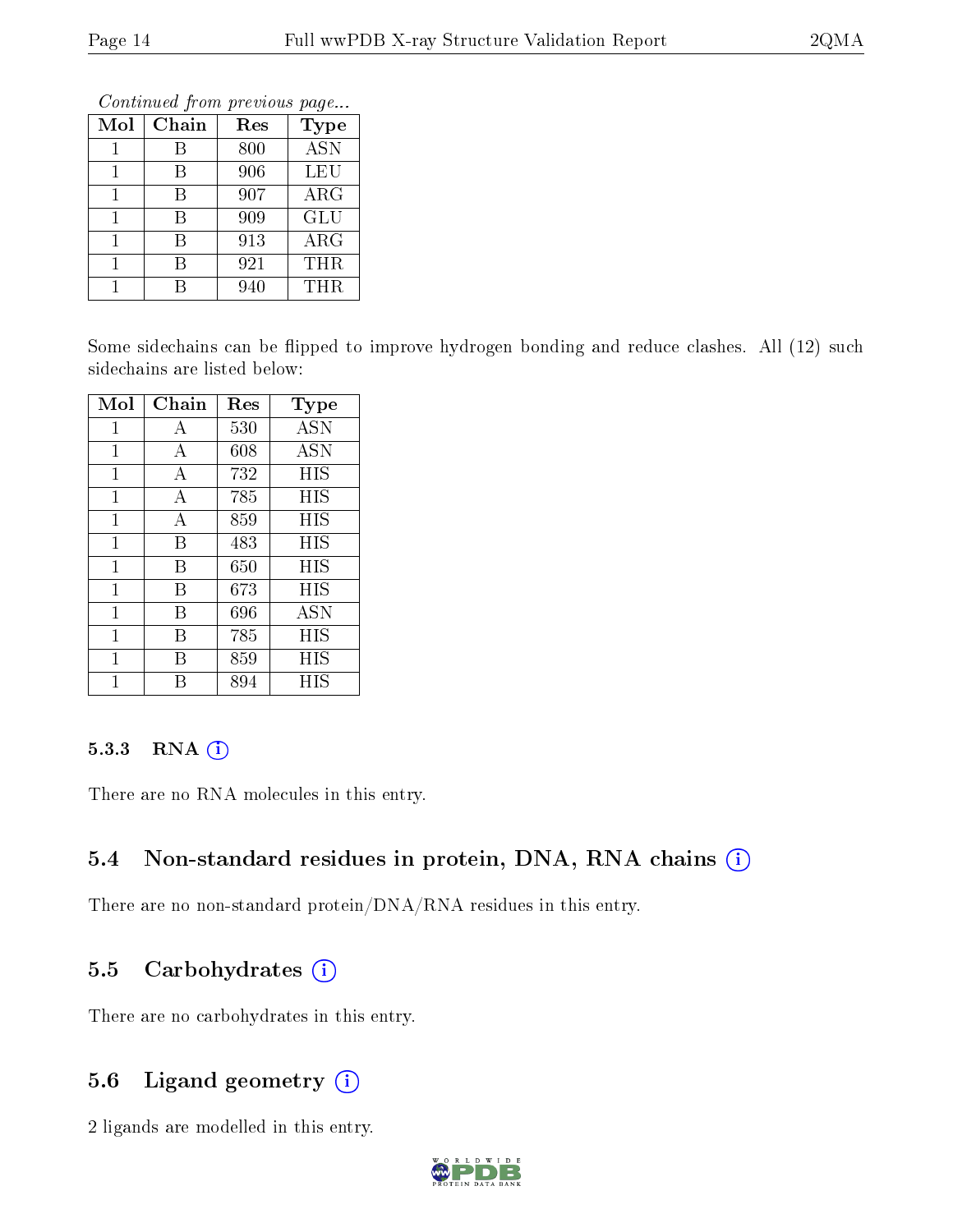In the following table, the Counts columns list the number of bonds (or angles) for which Mogul statistics could be retrieved, the number of bonds (or angles) that are observed in the model and the number of bonds (or angles) that are dened in the Chemical Component Dictionary. The Link column lists molecule types, if any, to which the group is linked. The Z score for a bond length (or angle) is the number of standard deviations the observed value is removed from the expected value. A bond length (or angle) with  $|Z| > 2$  is considered an outlier worth inspection. RMSZ is the root-mean-square of all Z scores of the bond lengths (or angles).

| Mol | Type      | Chain | Res | Link                     | Bond lengths |      |                 | Bond angles                                                           |      |     |
|-----|-----------|-------|-----|--------------------------|--------------|------|-----------------|-----------------------------------------------------------------------|------|-----|
|     |           |       |     |                          | Jounts .     | RMSZ | $\# Z^{\perp} $ | $_{\rm \sim outnts}$                                                  | RMSZ | H Z |
|     | DΟ<br>H.I | 4 A   | 961 | $\overline{\phantom{a}}$ | ს.ს.ს        | 0.58 |                 | റല<br>$\overline{\omega}$ , $\overline{\omega}$ , $\overline{\omega}$ | 0.20 |     |
|     | £DC.      |       | 962 | $\overline{\phantom{a}}$ | 999<br>U.U.U | 0.73 |                 | ററ                                                                    | 0.55 |     |

In the following table, the Chirals column lists the number of chiral outliers, the number of chiral centers analysed, the number of these observed in the model and the number defined in the Chemical Component Dictionary. Similar counts are reported in the Torsion and Rings columns. '-' means no outliers of that kind were identified.

| Mol |     |     |        | $Type   Chain   Res   Link   Christmas  $ | Torsions   Rings |        |
|-----|-----|-----|--------|-------------------------------------------|------------------|--------|
|     | EDO | 961 | $\sim$ |                                           |                  | $\sim$ |
|     | EDO | 962 |        | $\qquad \qquad$                           |                  | $\sim$ |

There are no bond length outliers.

There are no bond angle outliers.

There are no chirality outliers.

There are no torsion outliers.

There are no ring outliers.

No monomer is involved in short contacts.

### 5.7 [O](https://www.wwpdb.org/validation/2017/XrayValidationReportHelp#nonstandard_residues_and_ligands)ther polymers  $(i)$

There are no such residues in this entry.

#### 5.8 Polymer linkage issues (i)

There are no chain breaks in this entry.

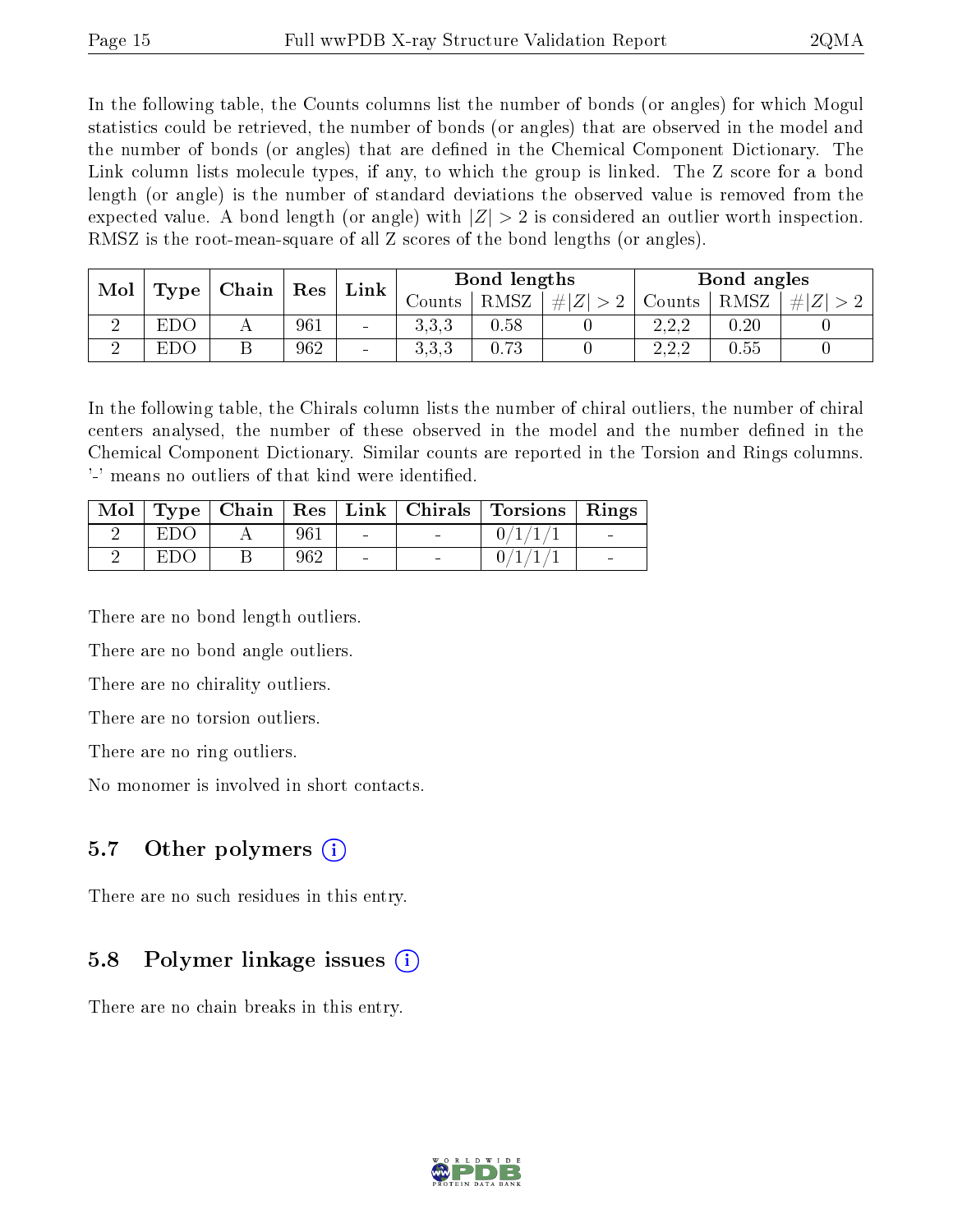# 6 Fit of model and data  $(i)$

## 6.1 Protein, DNA and RNA chains  $(i)$

In the following table, the column labelled  $#RSRZ> 2'$  contains the number (and percentage) of RSRZ outliers, followed by percent RSRZ outliers for the chain as percentile scores relative to all X-ray entries and entries of similar resolution. The OWAB column contains the minimum, median,  $95<sup>th</sup>$  percentile and maximum values of the occupancy-weighted average B-factor per residue. The column labelled ' $Q< 0.9$ ' lists the number of (and percentage) of residues with an average occupancy less than 0.9.

| Mol | Chain | Analysed        | ${ <\hspace{-1.5pt}{\mathrm{RSRZ}} \hspace{-1.5pt}>}$ | $\#\text{RSRZ}\text{>2}$ | $\parallel$ OWAB(Å <sup>2</sup> ) $\parallel$ | $^{\circ}$ Q $<$ 0.9 $^{\circ}$ |
|-----|-------|-----------------|-------------------------------------------------------|--------------------------|-----------------------------------------------|---------------------------------|
|     |       | $144/497(89\%)$ | $-0.36$                                               | $8(1\%)$ 68<br>64        | 7, 18, 30, 39                                 |                                 |
|     |       | 440/497(88%)    | $-0.40$                                               | $8(1\%)$ 68<br>64        | 8, 18, 27, 33                                 |                                 |
| All | All   | 884/994(88%)    | $-0.38$                                               | $16(1\%)$<br>68<br>64    | 7, 18, 29, 39                                 |                                 |

All (16) RSRZ outliers are listed below:

| Mol          | ${\rm Chain}$      | $\operatorname{Res}% \left( \mathcal{N}\right) \equiv\operatorname{Res}(\mathcal{N}_{0})\cap\mathcal{N}_{1}$ | <b>Type</b> | <b>RSRZ</b> |  |
|--------------|--------------------|--------------------------------------------------------------------------------------------------------------|-------------|-------------|--|
| 1            | А                  | 810                                                                                                          | <b>HIS</b>  | 4.6         |  |
| $\mathbf 1$  | B                  | 475                                                                                                          | ALA         | 4.4         |  |
| $\mathbf{1}$ | B                  | 674                                                                                                          | PHE         | 3.9         |  |
| $\mathbf 1$  | $\boldsymbol{A}$   | 833                                                                                                          | $\rm THR$   | 3.8         |  |
| $\mathbf{1}$ | $\overline{\rm A}$ | 674[A]                                                                                                       | PHE         | 3.7         |  |
| $\mathbf 1$  | $\overline{\rm A}$ | 682                                                                                                          | $\rm TRP$   | 2.9         |  |
| $\mathbf{1}$ | B                  | 490[A]                                                                                                       | LEU         | 2.9         |  |
| $\mathbf{1}$ | B                  | 548                                                                                                          | VAL         | 2.7         |  |
| $\mathbf 1$  | B                  | 809                                                                                                          | LEU         | 2.6         |  |
| $\mathbf{1}$ | B                  | 673                                                                                                          | <b>HIS</b>  | 2.6         |  |
| $\mathbf 1$  | $\bf{A}$           | 673                                                                                                          | HIS         | 2.3         |  |
| $\mathbf 1$  | B                  | 476                                                                                                          | PRO         | 2.2         |  |
| $\mathbf{1}$ | $\overline{A}$     | 925                                                                                                          | GLY         | 2.2         |  |
| $\mathbf 1$  | B                  | 672                                                                                                          | SER         | 2.1         |  |
| $\mathbf{1}$ | $\bf{A}$           | 490                                                                                                          | LEU         | 2.1         |  |
| $\mathbf{1}$ | $\overline{\rm A}$ | 832                                                                                                          | $\rm THR$   | 2.1         |  |

### 6.2 Non-standard residues in protein, DNA, RNA chains  $(i)$

There are no non-standard protein/DNA/RNA residues in this entry.